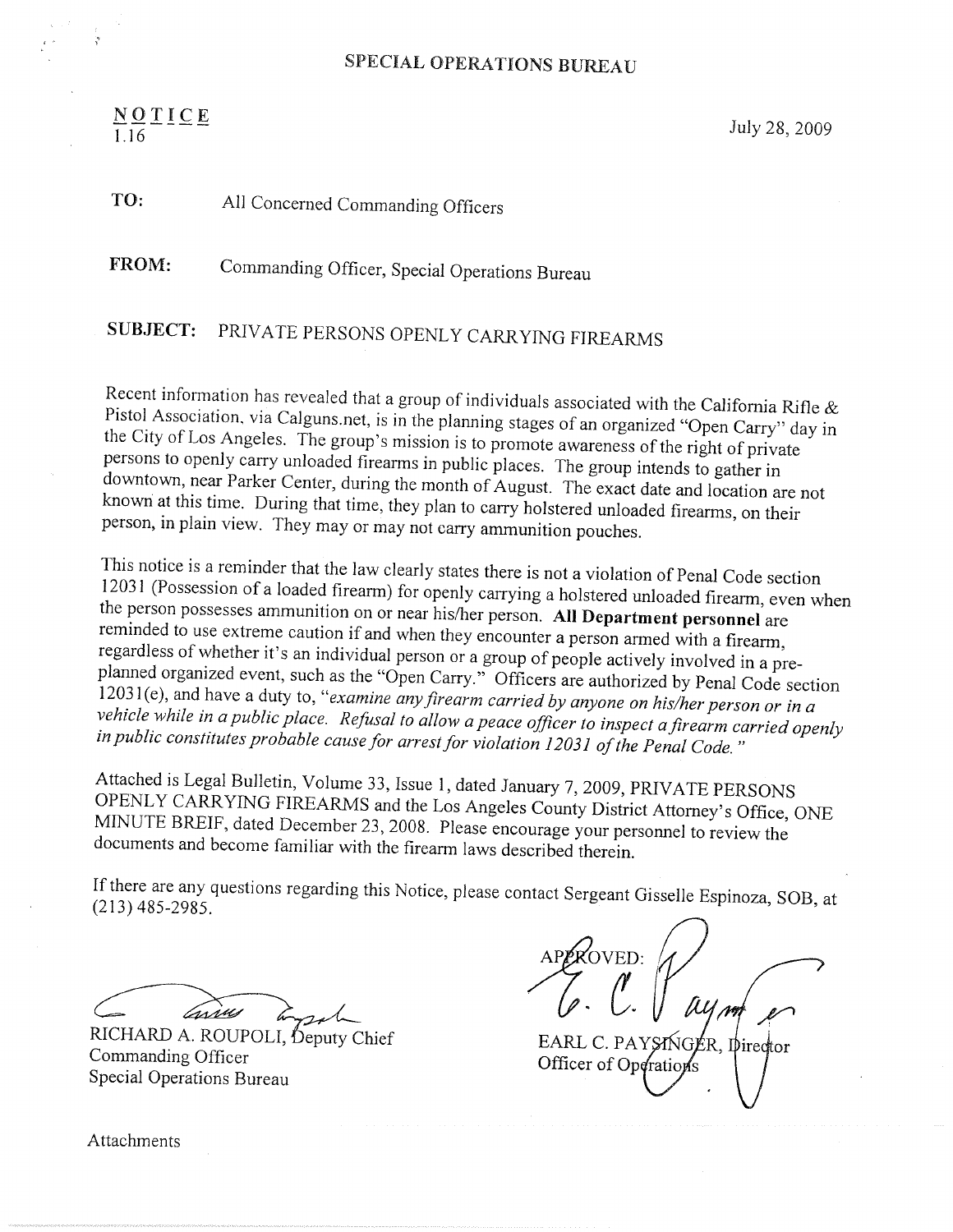



Volume 33, Issue 1 January 7, 2009

#### PRIVATE PERSONS OPENLY CARRYING FIREARMS

A recent trend spreading throughout the United States has arrived in California. A movement called "Open Carry" advocates individuals to carry firearms openly in public places. The risk associated with persons. carrying a firearm in public creates major concerns to law enforcement personnel, especially as an officer safety issue. However, California law is clear in this regard, and as you will see, it will not please most of the law enforcement community.

California Fenal Code Section 12031 prohibits the carrying of a loaded firearm on the person, or in a vehicle while in any public place, or on any public street in an incorporated city or in any public place or on any public street in a prohibited area of unincorporated territory. Subdivision (g) of Penal Code Section 12031 provides that: "A firearm shall be deemed to be loaded for the purpose of this section when there is an unexpended cartridge or shell, consisting of a case that holds a charge of powder and a bullet or shot, in, or attached in any manner to, the firearm, including, but not limited to, in the firing chamber, magazine, or clip thereof attached to the firearm; except that amuzzle-loader firearm shall be deemed to be loaded when it is capped or primed and has a powder charge and ball or shot in the barrel or cylinder."

California Penal Code Section 12025 prohibits the carrying of concealed weapons, whether loaded or unloaded, in a vehicle or upon the person. However, firearms carried openly in belt holsters are not concealed within the meaning of the Penal Code.

There is no violation of Penal Code Section 12031 for openly carrying a firearm in a holster even when the person possesses ammunition on or near his/her person, unless the ammunition is attached in any manner to the firearm. The firearm is not considered loaded even if the person has a loaded clip of ammunition on his/her person or nearby, despite the relative ease with which the weapon can become loaded. If the weapon is carried concealed from view, there is a violation in all instances whether the weapon is loaded or unloaded.

Officers who observe persons who are openly carrying firearms in belt holsters should understand that unless the weapon is loaded, there is no violation of California law.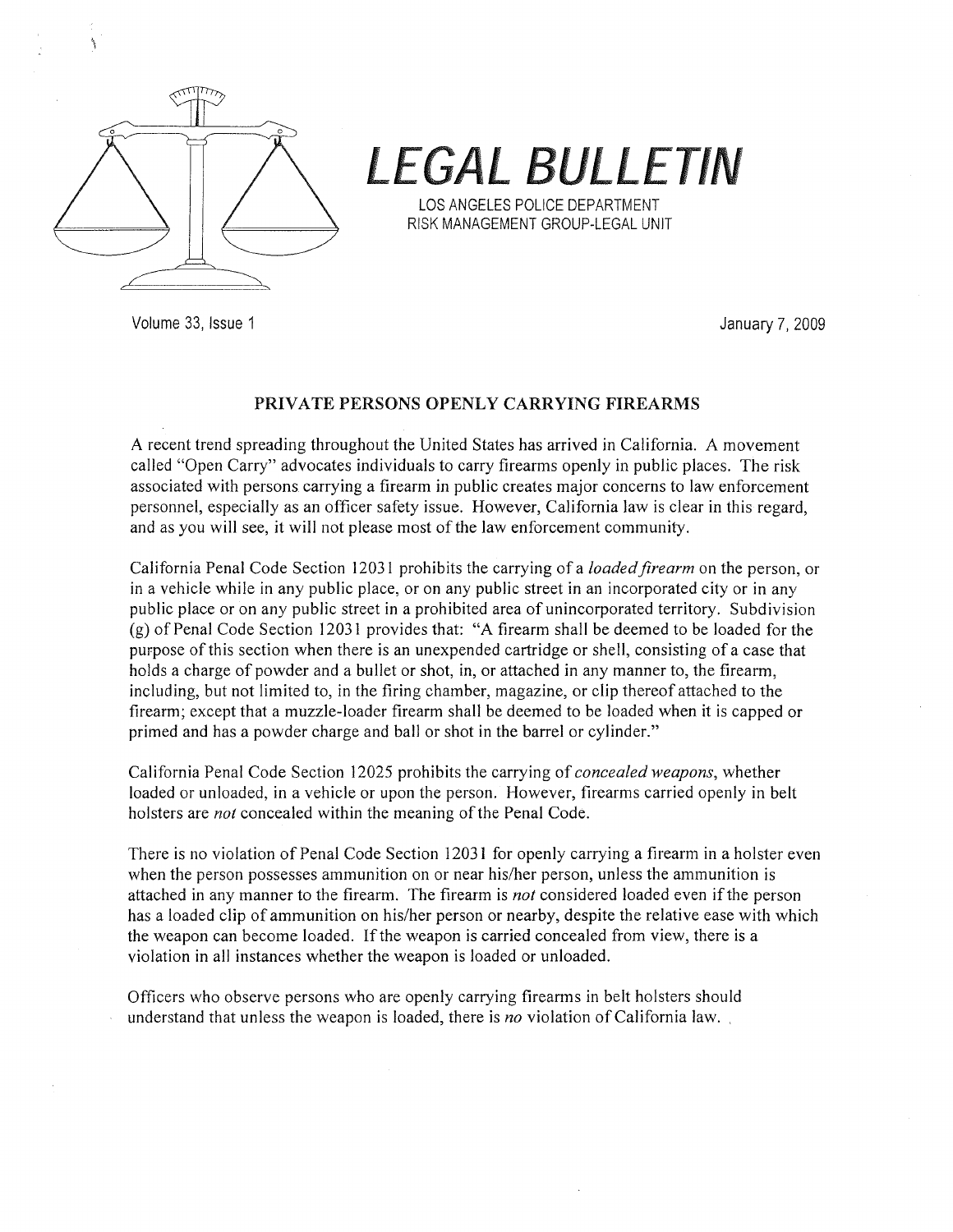#### Volume 33, Issue I

意<br>こ

<sup>W</sup>hat should officers do when confronted with such circumstances? California and Federal law <sup>a</sup>fford peace officers the ability to determine the lawfulness of these persons' conduct. Officers may take any reasonable investigative steps to determine if any of the following crimes are being <sup>c</sup>ommitted.

- Peace officers are authorized to examine any firearm carried by anyone on his/her person <sup>o</sup>r in a vehicle while in a public place. Refusal to allow <sup>a</sup>peace officer to inspect <sup>a</sup> <sup>f</sup>irearm carried openly in public constitutes probable cause for arrest for violation of <sup>1</sup>2031 of the Penal Code. Penal Code § 12031(e).
- Persons convicted of felonies may not carry weapons, and doing so is a felony. Penal <sup>C</sup>ode §12031(a)(2)(A)
- Possession of a stolen firearm by a person who knew or had reason to know the firearm <sup>w</sup>as stolen constitutes a felony. Penal Code § 12031(a)(2)(B}
- Persons who are active participants in criminal street gangs, as defined in Penal Code <sup>S</sup>ection 186.22(a), under the Street Terrorism Enforcement and Prevention Act may not carry weapons and doing so is a felony. Penal Code  $\S 12031(a)(2)(C)$
- • Persons who may not lawfully possess firearms or are within a class of persons <sup>p</sup>rohibited from possessing or acquiring a firearm pursuant to Penal Code Sections <sup>1</sup> 2021, 12021.1 or Welfare and institutions Code Sections 8100, 8103, commit felonies <sup>b</sup>y carrying firearms. Penal Code § 12031(a)(2)(D)
- <sup>O</sup>penly carrying a loaded firearm without being listed as the registered owner of that weapon with the Department of Justice is a felony. Penal Code §12031(a)(2)(F)

<sup>O</sup>fficers who observe persons who openly carry holstered weapons should proceed with due <sup>c</sup>aution and should be prepared to act appropriately and within the established parameters of the law.

Legal Unit Risk Management Group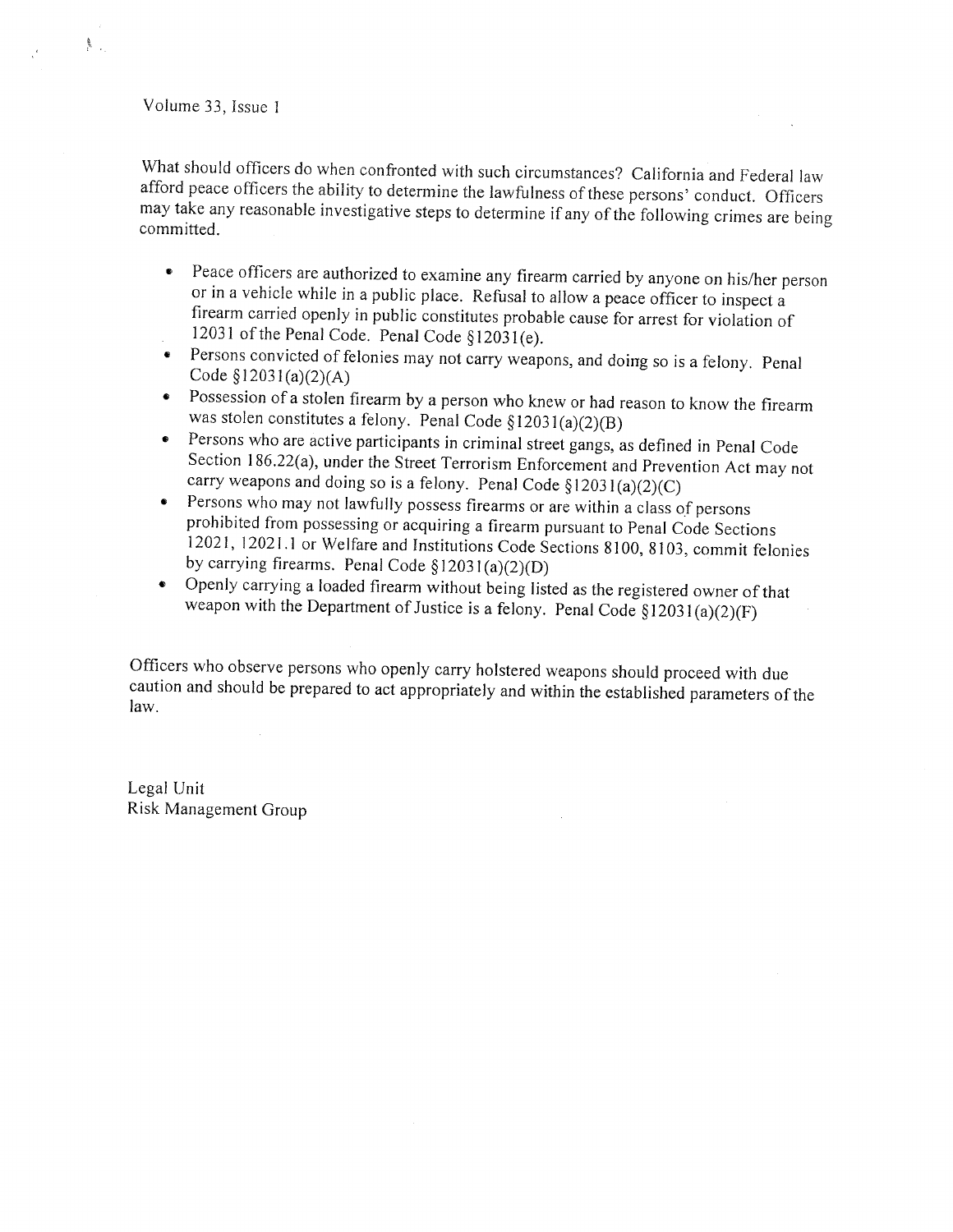

COPYRIGHT © 2008 LOS ANGELES COUNTY DISTRICT ATTORNEY'S OFFICE. ALL RIGHTS RESERVED. MAY BE REPRODUCED FOR NON-COMMERCIAL PROSECUTORIAL, LAW ENFORCEMENT AND EDUCATIONAL PURPOSES ONLY. drutledge@da.lacounty.gov

**NUMBER: 2008-22** DATE: 12-23-08 **BY: Devallis Rutledge TOPIC: Crimes** 

### ISSUE: What investigative steps may law enforcement officers take when confronting a person who is carrying a firearm openly, in a belt holster?

The Second Amendment protects a right to keep handguns in the home for selfdefense, at least in federal jurisdictions. DC v. Heller (2008) 128 S.Ct. 2783. The Second Amendment does not preclude enforcement of statutes making it unlawful to carry concealed or loaded handguns in public, or for specified convicts to possess firearms. People v. Flores (2008) Cal.App. $4^{\text{th}}$ , DJDAR 18615, WL 5265343.

California selectively prohibits possession of firearms. Prohibitions generally apply to drug addicts and those convicted of felonies and specified misdemeanors, or subject to probation orders or restraining orders that prohibit possession (PC §§ 12021, 12021, 1). and those with histories of making deadly threats or receiving mental treatment for dangerous proclivities. (W&I §§ 8100, 8103). Minors may not generally possess concealable firearms. (PC § 12101)

In addition, individuals generally may not possess firearms in certain places, such as public buildings (PC § 171b), airport and passenger vessel terminal "sterile areas" (PC § 171.5), or on the grounds or within 1000 feet of a public or private school, or on a college campus or property. (PC § 626.9) Possession during specified crimes increases the punishment. (Exs: PC §§ 12021.5, 12022, 12022.3, 12022.5, 12023 and 12024)

It is generally unlawful to carry concealed on the person or in a vehicle a handgun or other firearm capable of being concealed on the person (whether it is loaded or not). (PC § 12025) This section is not violated by carrying an unloaded firearm openly, in a